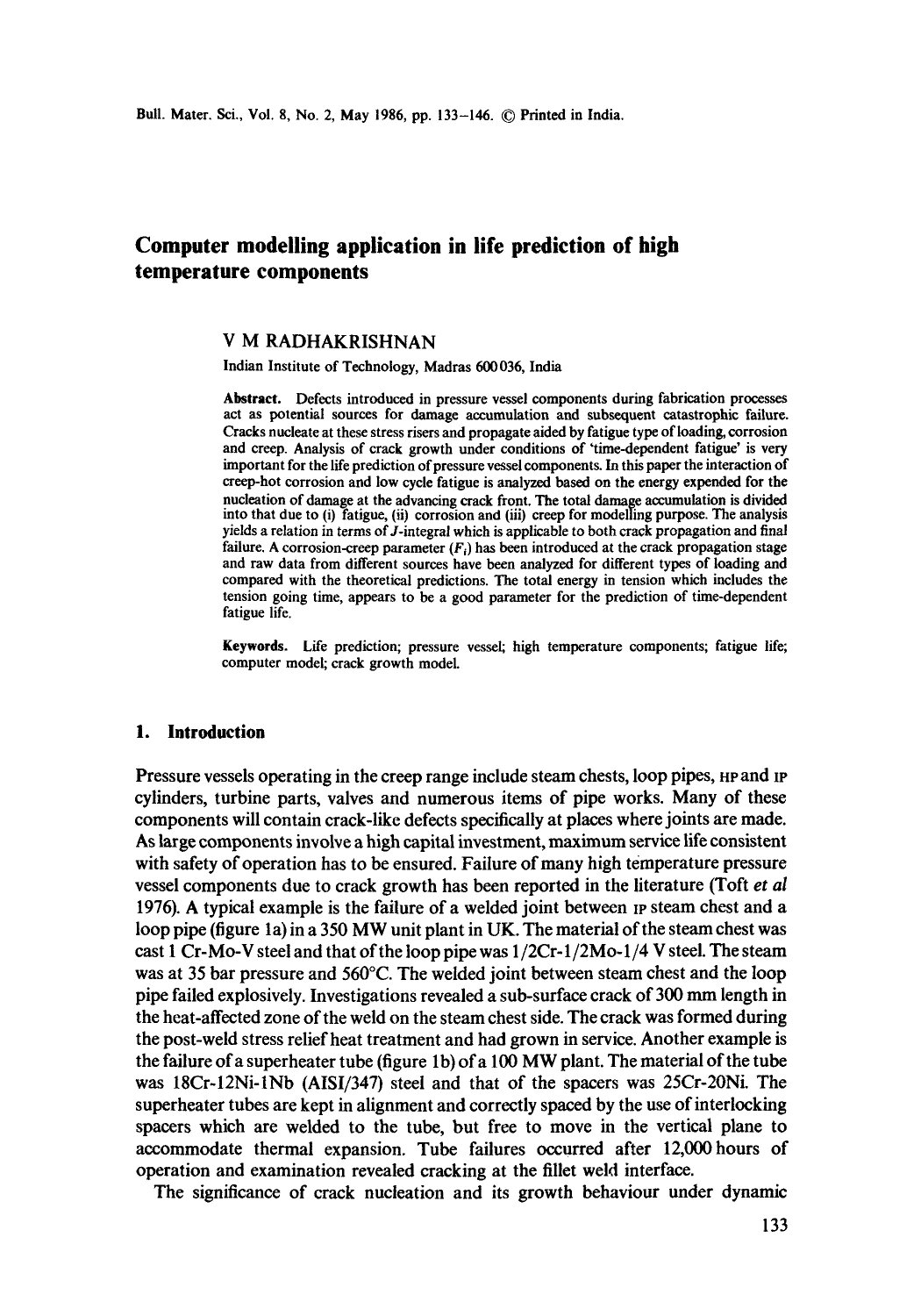

**Figure** 1. **(a) IP steam chest and pipe joint. (b) superheater tube joint.** 

stresses where creep, corrosion and low cycle fatigue are the main contributing factors to damage processes has started receiving attention only recently. In this paper an analysis is presented to evaluate the time-dependent crack growth and its application in life prediction methods.

#### **2. Crack growth model**

In time-dependent fatigue, damage nucleation at the tip of the advancing crack could be in the form of micro-cracks or voids contributed by point and line defects. Both the strain energy at the crack tip  $\delta W^*$  and the thermal energy will contribute to the damage nucleation ahead Of the crack tip. The damage nucleated per cycle in a unit volume of the material ahead of the crack can be given as a rate equation in the form (Radhakrishnan 1982)

$$
dD/dN = A_1 \exp\left(\frac{-Q + m' \log(\delta W^* / W_0)}{kT}\right),\tag{1}
$$

where Q is the activation energy and  $A_1$ , m' and  $W_0$  are constants. A similar  $da/dN$ dependence  $(a = \text{crack length})$  of the activation energy had been found to be valid in the case of high temperature fatigue ofaluminium (Jeglic *et al* 1973). The above relation can be rewritten as

$$
dD/dN = A_1 (\delta W^* / W_0)^m \exp(-Q/kT), \qquad (2)
$$

where  $m = m'/kT$ .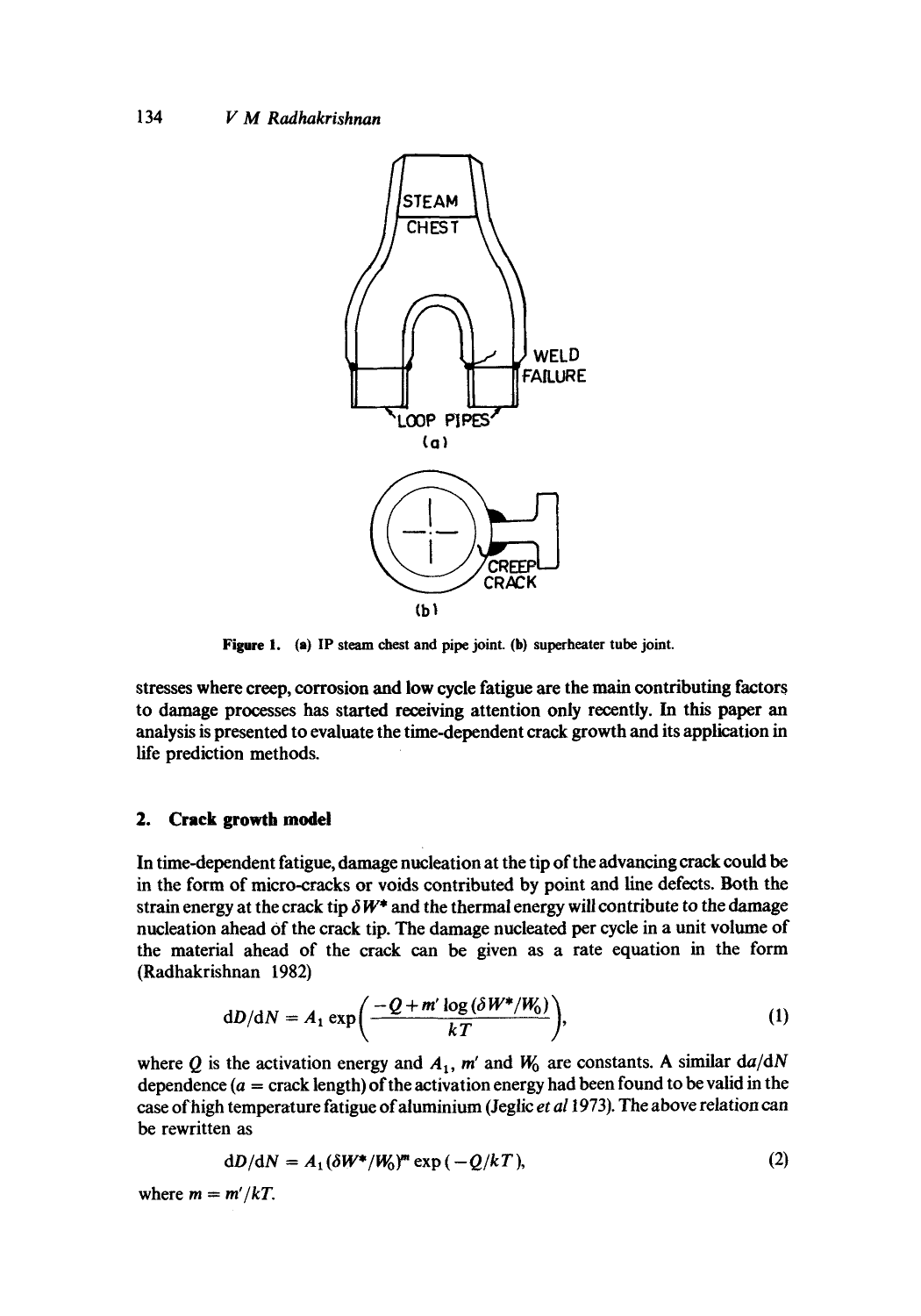The damage takes place over a small highly strained volume, represented by its linear dimension  $R_p$ . In the case of elastic field this dimension can be identified as the width of the plastic zone given by

$$
R_p = (E/\sigma_{ys}^2)J_e,\tag{3}
$$

where E is the Young's modulus and  $\sigma_{vs}$  the yield stress.  $J_e$  is the J-integral corresponding to the stress field. In the ease of high temperature low cycle fatigue, the width of the highly strained volume can be given by a similar type of relation in the form

$$
R_p = (E/\sigma_{vs}^2) \delta J. \tag{4}
$$

The total damage in the highly strained zone joins the crack and the crack advances through a small distance da at time  $dN$ . Hence the crack growth rate can be given as

$$
R_p(\mathrm{d}D/\mathrm{d}N) = A_1(E/\sigma_{\mathrm{ys}}^2)(\delta J)(\delta W^*/W_0)^m \exp\left(-Q/kT\right). \tag{5}
$$

The energy density  $\delta W^*$  at the crack front can be related to the applied energy density  $\delta W$  and the crack length a by (Radhakrishnan 1980a)

$$
\delta W^* = (4/r)(\delta W \cdot a), \tag{6}
$$

where r is the crack tip radius. It can also be shown that the J-integral range  $\delta J$  is given by a function of the type (Kaisand and Mowbray 1979)

$$
\delta J = \text{constant} \, (\delta W \cdot a), \tag{7}
$$

where  $\delta W$  is the work done during the tensile portion of loading. With (6) and (7) we can write the crack propagation rate as

$$
da/dN = A_2(\delta W \cdot a)^{m+1} = A_3(\delta J)^{m+1},\tag{8}
$$

where  $A_2$  and  $A_3$  are constants which include all the other constants.

Under certain conditions of loading, as in vacuum, some of these damages nucleated at the crack front may get healed during compressive loading. Under normal conditions of testing with ambient air, such healing may not be possible. In addition, with hold time or with low frequency, the crack front will be subjected to environmental attack. Hofflener and Speidel (1979) reported that the crack propagation rate is twice higher in air than in vacuum for IN 738LC and IN 939 alloys at 850°C. In addition to the fatigue and corrosion effects, if the tensile-going frequency is sufficiently low, then creep effect will also come into the picture which will generate some more defects at the crack front thereby increasing the crack growth rate. The basic model of the contributions to the crack growth due to the three factors, namely, fatigue, corrosion and creep is schematically shown in figure 2. In these components,  $(\delta a)_f$  may be considered to be due to PP type of loading (only due to fatigue). The corrosion component  $(\delta a)_{cor}$  is added when the frequency is low or when there is a hold period. Oxide layers will form and if the scale that forms spalls off, then further corrosion may take place. Or else, the corrosion effect will slow down and hold times beyond a certain value will not add much to the damage accumulation. The corrosion effect may be taken as a log function (or any other suitable function) of the time of exposure of the newly formed surface--in this analysis the tensile going time—and can be given by

$$
\delta a_{\rm cor} = A_{\rm cor} \log \left( t/t_0 \right) \, \text{func} \left( \delta J \right), \tag{9}
$$

where  $A_{\text{cor}}$  and  $t_0$  are constants.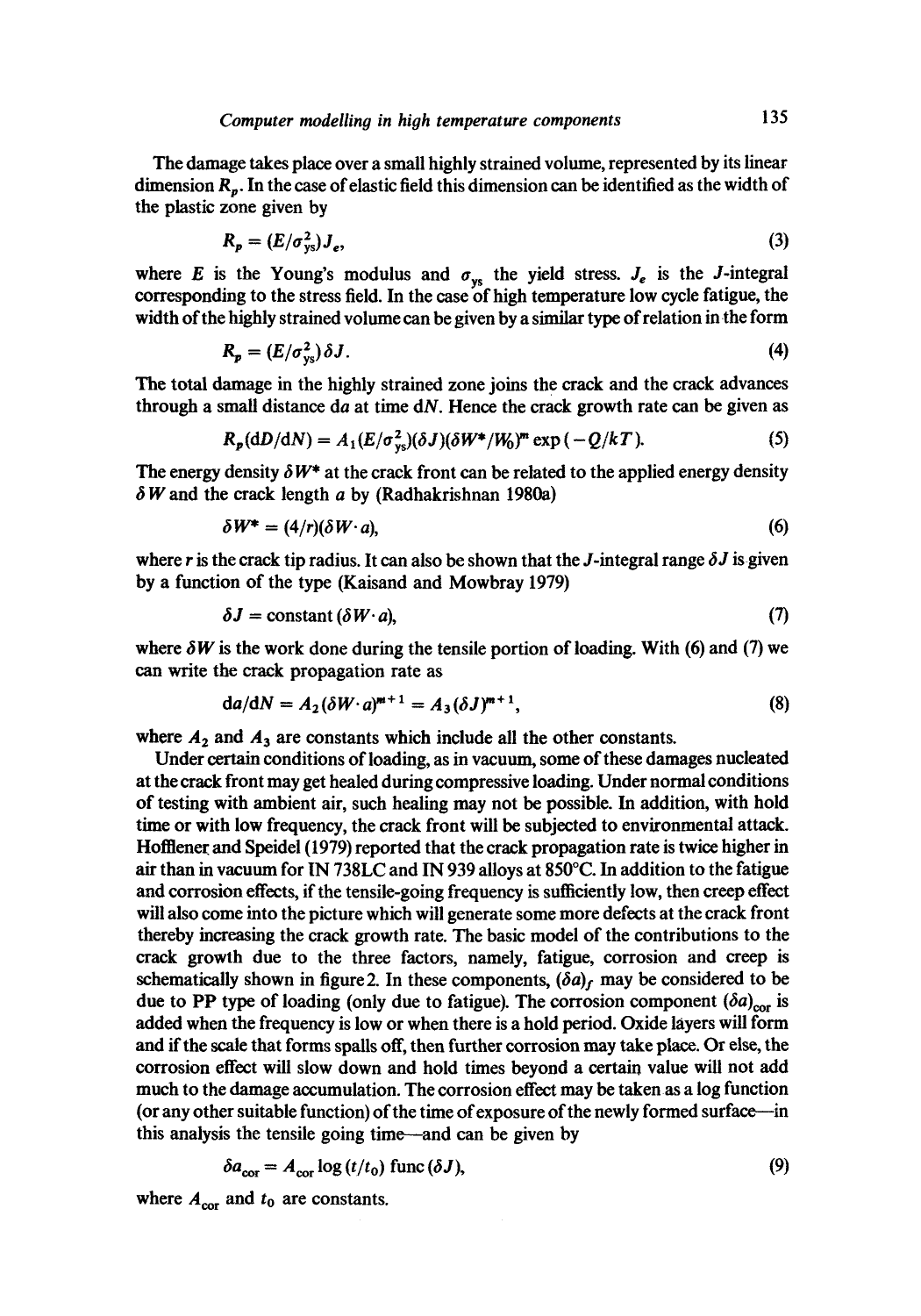

Figure 2. Crack growth model.

When the frequency is very low and the stress generated due to the applied strain range is sufficiently high at the operating temperature to cause creep deformation, then creep damage will also occur at the crack tip during the tensile portion of the cycle. The essential condition is that the creep rate due to that particular stress level must be higher than the imposed strain rate. The creep damage under such a condition can be assumed to be a function of the creep strain. Since during each cycle load is applied afresh, the creep strain will be in the transient stage and so it will follow generally the one third law. So the contribution due to creep for the crack growth, i.e.,  $\delta a_{\text{creo}}$  can be taken as a power function of the tensile going time and can be written as

$$
\delta a_{\rm creep} = A_{\rm cr} (t/t_0)^q \, \text{func} (\delta J), \tag{10}
$$

where the value of the exponent  $q = 0.33$ . These growth phenomena are assumed to take place during the tensile going frequency and hence this treatment can be applied to unbalanced hysteresis loops and tensile hold periods.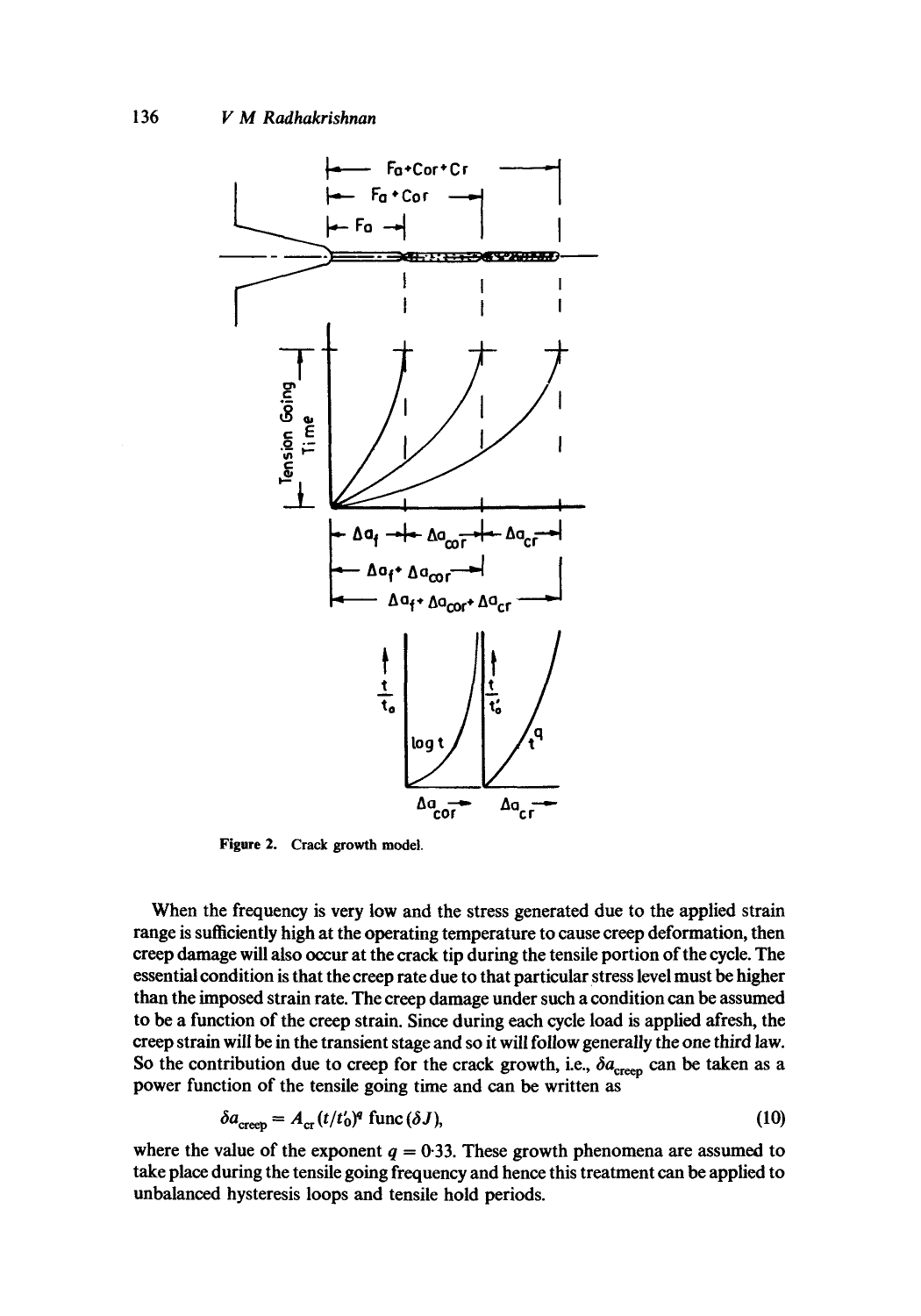Now combining the effects of corrosion and creep, the crack growth during each cycle can be given as

$$
\delta a = \delta a_f + \delta a_{\rm cor} + \delta a_{\rm cr},\tag{11}
$$

which yields the generalized relation in the form (equation (8))

$$
da/dN = A_f (1 + \alpha \log (t/t_0) + \beta (t/t'_0)^q) (\delta J)^{m+1},
$$
\n(12)

where  $\alpha = A_{\text{cor}}/A_f$  and  $\beta = A_{\text{cr}}/A_f$ .  $t_0$  and  $t'_0$  are the tensile-going times (the corresponding frequencies being  $v_0$  and  $v_0'$  beyond which corrosion and creep will be active respectively.

The above relation is also applicable when there is a hold period in the stress-strain cycling. When there is a stress hold, the creep effect will come into the picture and the term  $\beta(t/t_0)^q$  will have to be taken in the equation. But when there is a strain hold, then relaxation of stress will take place. Some of the cavities created during the peak stress may collapse. So the effect of stress relaxation will be similar to corrosion and the contribution due to the damage accumulation can be similar to that of corrosion in the form

$$
(\delta a)_{\text{relaxation}} = A_r \log (t/t_0) \text{ func} (\delta J). \tag{13}
$$

#### **3. Data analysis**

Expressing the J range  $(\delta J)$  in terms of LEFM parameter  $\delta K$  in the form  $\delta J = \delta K^2/E$ , relation (12) can be written as

$$
da/dN = A_f(F_i)(\delta K)^{2(m+1)},\tag{14}
$$

where  $A_f$  is a constant for a given material and temperature.  $F_i$  is the interaction parameter and is equal to  $1 + \alpha \log(t/t_0) + \beta(t/t_0)^q$  or  $\alpha' \log(t/t_0)$ . Equation (14) is similar to the Paris-Erdogan law given as

$$
da/dN = C(\delta K)^{n}.
$$
 (15)

Crack growth data (James 1972) obtained on a 304 type stainless steel tested at 538°C over a wide frequency range of  $6.67$  Hz to  $0.0014$  Hz were analyzed based on  $(14)$  and the relation between  $d\alpha/dN$  and  $\delta K$  is shown in figure 3, with the values of the constant  $A_f = 1.7 \times 10^{-8}$  mm/(MPa $\sqrt{m}$ )<sup>3</sup>,  $\alpha = 0.2$  and  $\beta = 0.75$ . As the frequency decreases there is a decrease in the value of the exponent  $(m+1)$ . It has been shown (Radhakrishnan 1980b) that in the Paris equation describing the state II crack growth, the constant C and the exponent n are inter-related. As C increases the value of  $n$ decreases. In a similar manner, in this case also, as frequency is lowered, the interaction factor  $(F_i)$  in (14) will increase with a consequent decrease in the value of the exponent  $(m+1)$ .

Equation (14) can be rearranged and integrated with crack length  $\alpha$  from initiation  $a_i$ to critical length  $a_f$  and the number of cycles N from nucleation time  $N_i$  to final fracture  $N_f$ . Assuming the nucleation of the crack to start within a first few cycles and  $a_i \ll a_f$ , it can be shown

$$
(F_i)(\delta W_i)^{m+1} N_{\tilde{H}} = \text{constant},\tag{16}
$$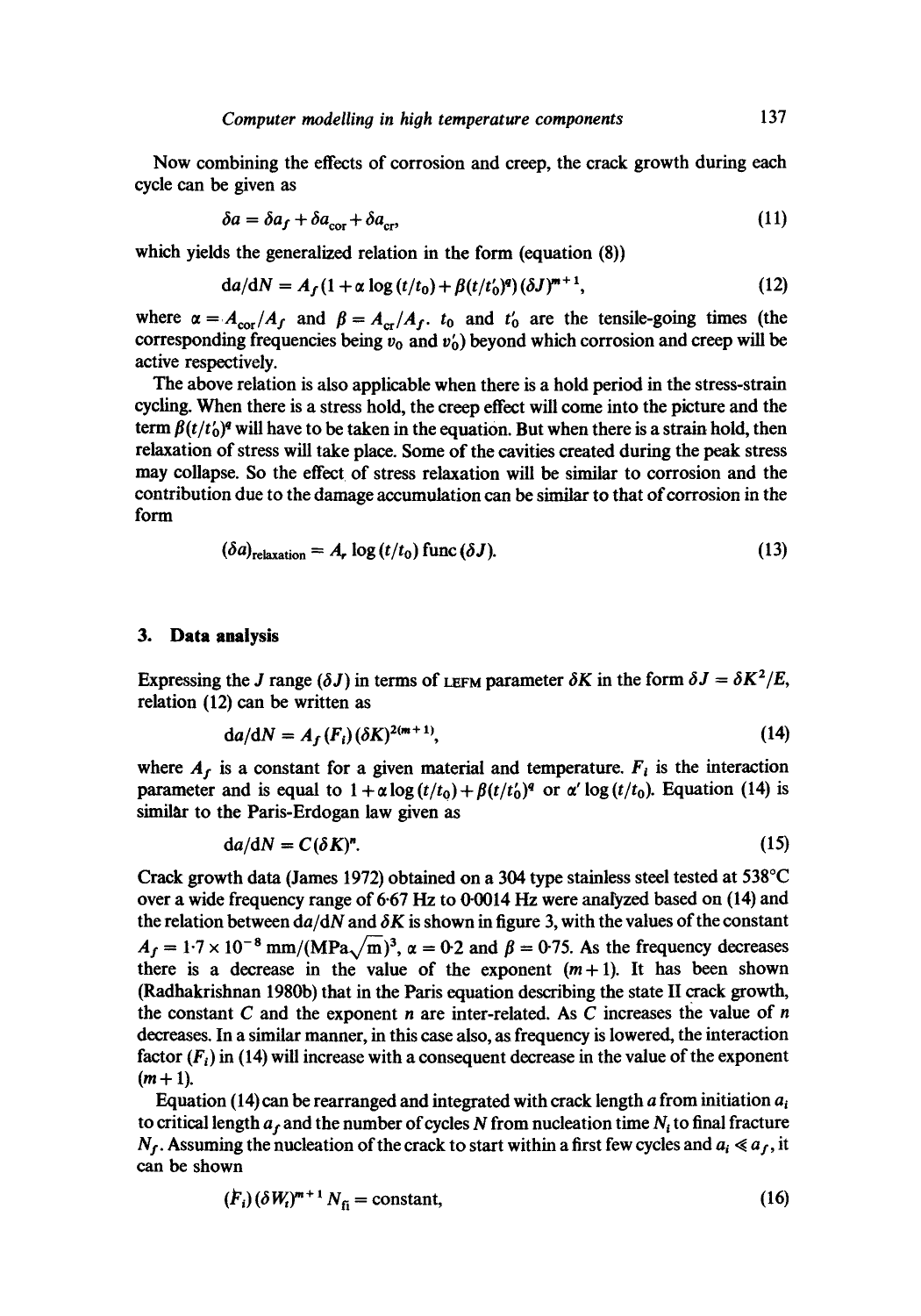

Figure 3. Relation between  $da/dN$  and  $\delta K$ .

where  $\delta W_t$  is the tensile energy input per cycle per unit volume. N<sub>fi</sub> is the number of cycles to failure under interaction conditions. If  $(F_i) = 1$ , the  $N_f = N_f$ . If the cyclic stress-strain relation is known,  $\delta W_i$  can be expressed in terms of  $\delta \varepsilon$  or  $\delta \sigma$ . Thus the usual endurance life relation can be established. It can be seen that decreasing the frequency will shift the  $\delta \varepsilon - N_0$  relation downwards on the log-log plot. The slope of these lines will be proportional to  $1/(m+1)$  and since the value of  $(m+1)$  decreases with decreasing frequency or increasing tensile hold period, the slope of the lines  $\delta \epsilon - N_{\rm fi}$  on the log-log plot will increase, thereby showing a rotational effect in addition to a downward shift as the frequency is reduced.

The energy associated with the tensile portion of the cycle depends on the wave shape--typical examples of which are shown in figure 4. In the case of a balanced hysteresis loop with no creep effect, the energy associated with the J integral will be  $\delta W_e$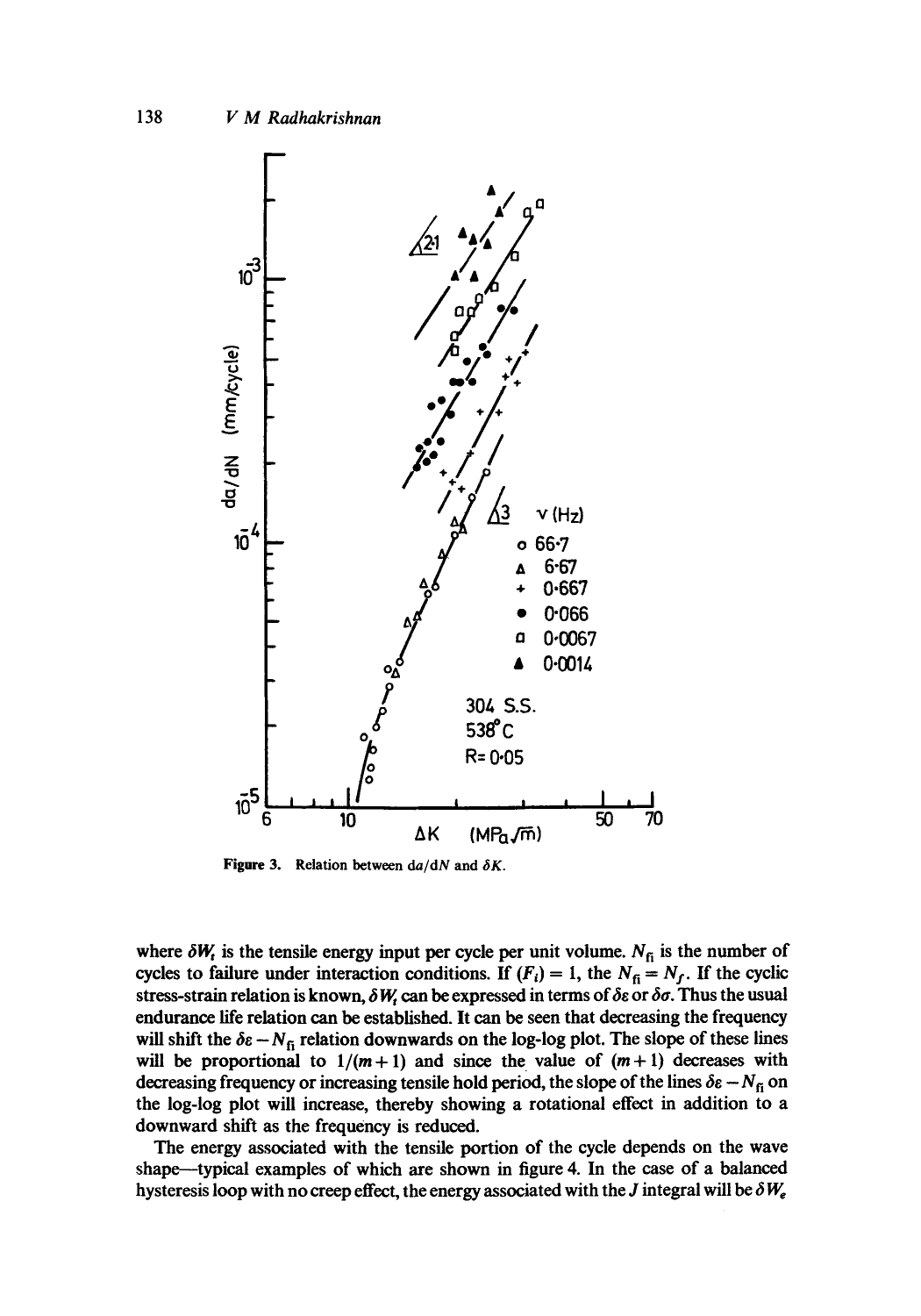

Figure 4. Energy separation method.

and  $\delta W_p$ , the elastic and plastic energy corresponding to  $\delta J_e$  and  $\delta J_p$ . This energy term will be

$$
\delta W_t = \delta W_e + \delta W_p,
$$
  
=  $\frac{\delta \sigma}{2} \delta \varepsilon_{el} + \frac{(1 - n')}{(1 + n') 2} \delta \sigma \delta \varepsilon_{pl}.$  (17)

The second term corresponding to the plastic region depends on the cyclic strain hardening exponent n' under the PP type of loading. At high temperatures where the hardening of the material drops, the value of the exponent n' will be small  $(= 0.1$  to  $0.15)$ and in such a case relation (16) can be written as

$$
(F_i)(\sigma_i \delta \varepsilon_i)^{m+1} N_f = \text{constant.} \tag{18}
$$

Raw data from Taraneshi and McEvily (1981) have been analyed and typical relations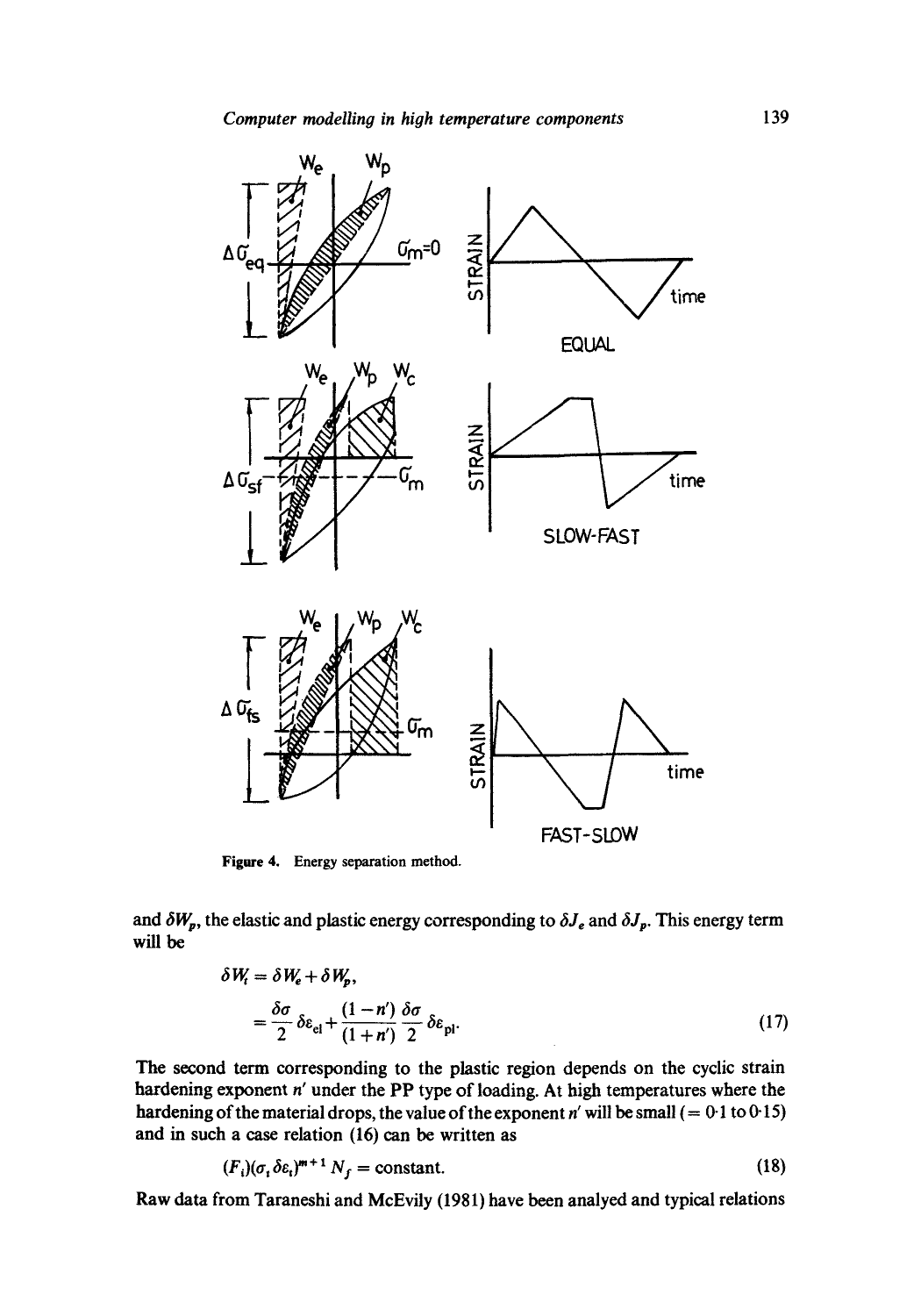between the tensile energy  $\delta W_t$  and the cycles to failure  $N_f$  for 800 and 800H nickel alloys are shown in figure 5. Here the cycling was rather continuous and the influence of creep could be negligible.

Even when the stress or strain is held constant for a duration either in tension or in compression, if the temperature is not high enough to cause creep damage or stress corrosion cracking in the small interval of time, the interaction parameter  $(F_i)$  in (16) will almost be equal to unity and the relation between  $\delta W_t$  and  $N_f$  on log-log scale will be a straight line for continuous cycles, tension hold  $(SF)$ , compression hold  $(FS)$  and tension-compression hold *(SS).* Such a typical correlation at comparatively low temperature where creep damage effect may be negligible, is shown in figure 6 for Cr-Mo steel.

The need to consider the unbalancing in hysteresis loop comes in at temperatures where corrosion and creep effects will be more pronounced. In the model presented here, the entire tensile energy term is divided into three components,  $W_e$ ,  $W_p$  and  $W_{\rm cr}$ —the last term being due to tensile stress  $\sigma_t$  and the displacement  $\varepsilon_{\rm creep}$ . So  $\delta W_t$  is written as

$$
\delta W_t = \frac{\delta \sigma}{2} \delta \varepsilon_e + \frac{(1 - n')}{(1 + n')^2} \frac{\delta \sigma}{2} \delta \varepsilon_p + \sigma_t \delta \varepsilon_{cr},
$$
\n(19)

where  $\delta \epsilon_{el} + \delta \epsilon_{pl} + \delta \epsilon_{cr} = \delta \epsilon_{total}$ . The third term need not necessarily be due to creep under constant stress hold. When the frequency is very low and the stress developed is high enough to cause a creep rate which is higher than the imposed strain rate, the effect of creep will come in. Since the tensile portion of the energy is considered in the analysis, the type of tests  $PP(FF)$  and  $PC(FS)$  can be considered to be similar and that of  $CC(SS)$ and CP(SF) *will be similar* excepting for the mean stress effect. Figure 7 shows the relation between the tensile energy and the number of cycles to failure under interaction conditions for a turbine disc alloy tested at 750°C. It can be seen that PP and PC types



**Figure** 5. Relation between tensile energy density and cycles to failure.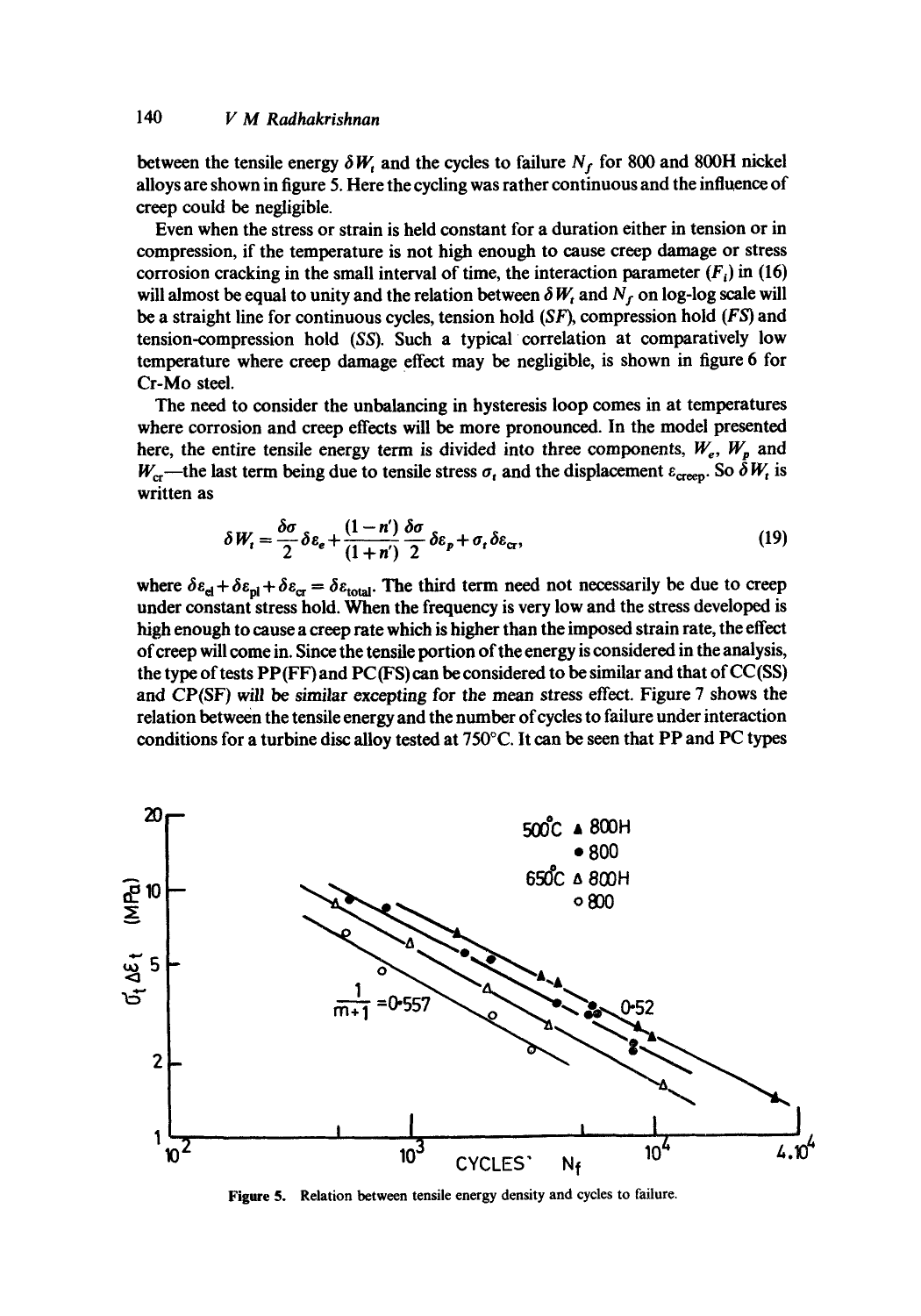

Figure 6. Relation between  $\delta W_t$  and  $N_f$ .



Figure 7. Relation between  $\delta W_i$  and  $N_f$ .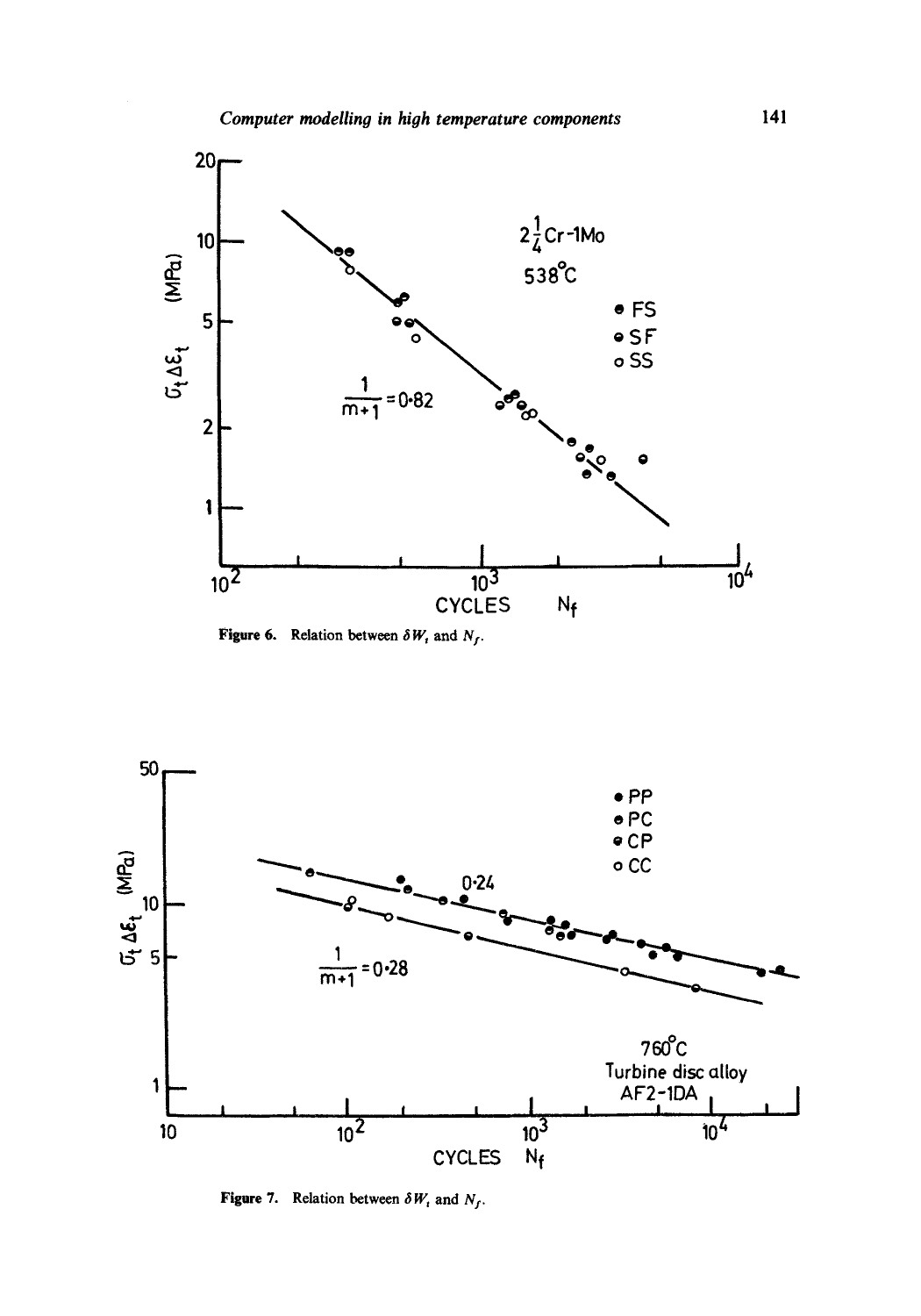## 142 *V M Radhakrishnan*

of loading data fall on one line and that of CP and CC on the other. The interaction factor *(Fi)* was not taken into consideration. This has resulted in two separate lines for these two types of loading schemes. Figure 8 shows the relation between tensile energy and the number of cycles to failure under different loading frequencies and tensile hold times for type 304 stainless steel. Tensile strain hold times up to 600 minutes were employed. It can be seen from the results that when there is no hold time and the test is of PP type, (curve corresponding to 4 E-03) the slope of the line is  $0.5$  (=  $1/(1+m)$ ). As the hold time is introduced or as the frequency is reduced the slope increases to 0.525 and 0-625 as indicated in the figure and the interaction factor  $(F_i)$  also increases, because of the corrosion and creep effects.

In (18) which can be written in the form

$$
N_{\rm fi} = \text{const.} \frac{(\delta W_t)^{-(m+1)}}{(F_t)},\tag{20}
$$

the exponent  $(m + 1)$  is dependent on the interaction factor  $(F_i)$ , as was discussed earlier, and it decreases as the value of  $(F_i)$  increases. This relation can be given in the form

$$
(m+1) = A - \gamma \log(F_i), \tag{21}
$$

where  $A = m + 1$  when there is no interaction i.e.,  $(F_i) = 1$ .  $\gamma$  is a constant. As discussed in figure 8, the value of the constant  $\gamma$  is taken as 1.2 for 304 stainless steel at 593°C.

In many situations it is advantageous to represent the failure cycles  $N_f$  as a function of tensile cycle time or tensile hold time. Figure 9 shows the relation between  $N_f$  and the cycle time for cast 316 stainless steel and 304 stainless steel. It can be seen that for lower values of the strain range ( $\delta \epsilon_t = 0.5 \%$ ) the reduction in interaction cycle for larger

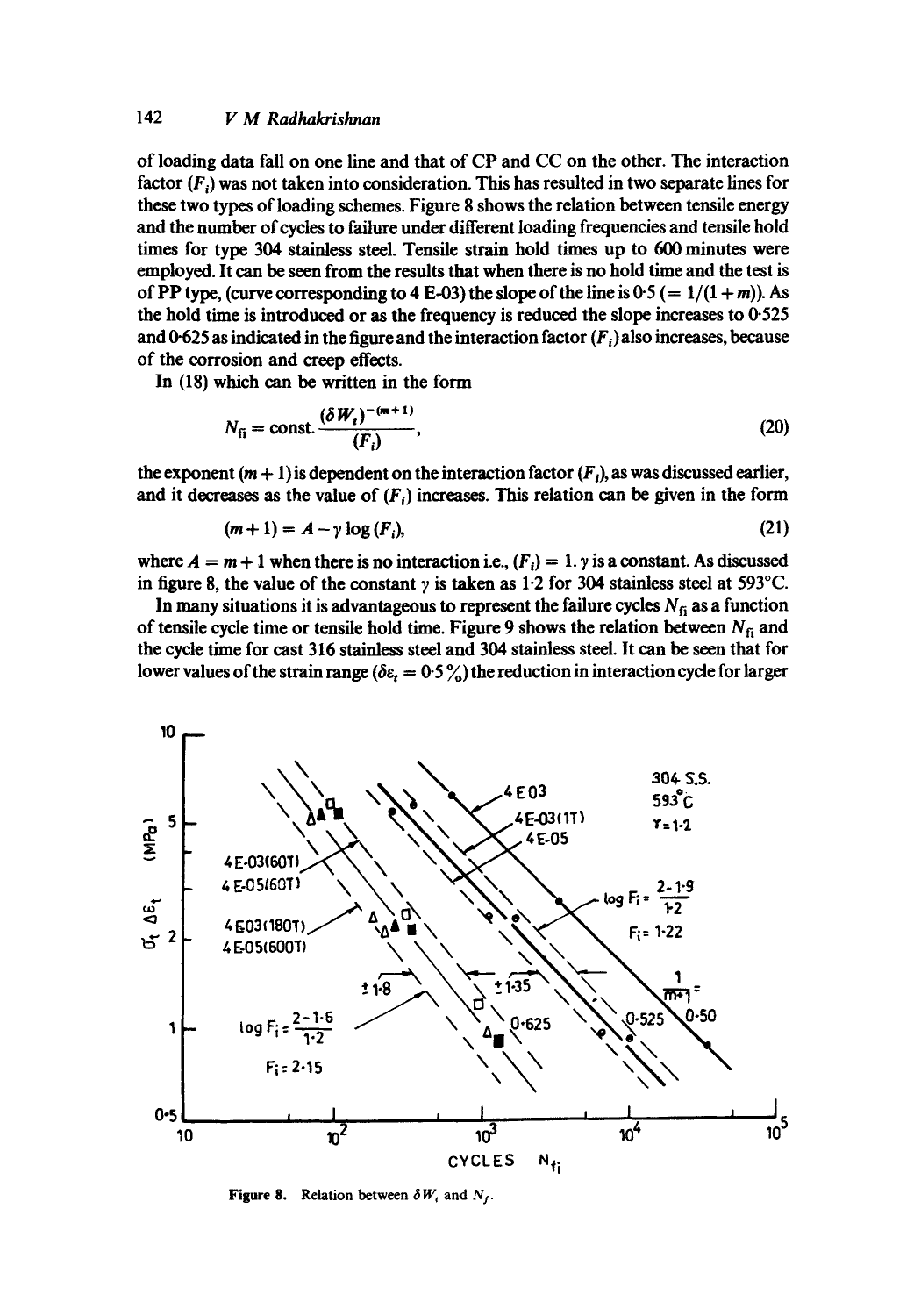

**Figure 9.** Relation between  $N_{fi}$  and cycle time.

cycle time is much higher than for higher strain ranges ( $\delta \epsilon_r = 2\frac{\gamma}{\omega}$ ). Equation (20) is able to explain such a behaviour that has been observed in many other cases also. Assuming a simple relation between stress and strain in the form  $\delta \sigma = \sigma_0 (\delta \varepsilon)^{n'}$  so that  $\delta W_t \propto (\delta \epsilon)^{n'+1}$  we get the relation (20) as

$$
(\delta \varepsilon)^{(n'+1)(m+1)} \quad N_f = \text{constant},
$$

for PP type of loading and

$$
(F_i)(\delta \varepsilon)^{(n'+1)(A-\gamma \log F_i)} \quad N_{fi} = \text{constant},\tag{22}
$$

for interaction conditions. The fatigue life under interaction condition  $N_{fi}$  can thus be written as a function of the normal fatigue life  $N_f$  as

$$
\frac{N_{\rm fi}}{N_f} = \frac{(\delta \varepsilon)^{(n'+1)\gamma \log F_i}}{(F_i)}.
$$
\n(23)

The above relation shows that  $N_f/N_f$  is dependent on the applied strain range—the higher the strain range, the larger is the life ratio. This is what has been observed in the data presented in figure 9 (Wareing 1981).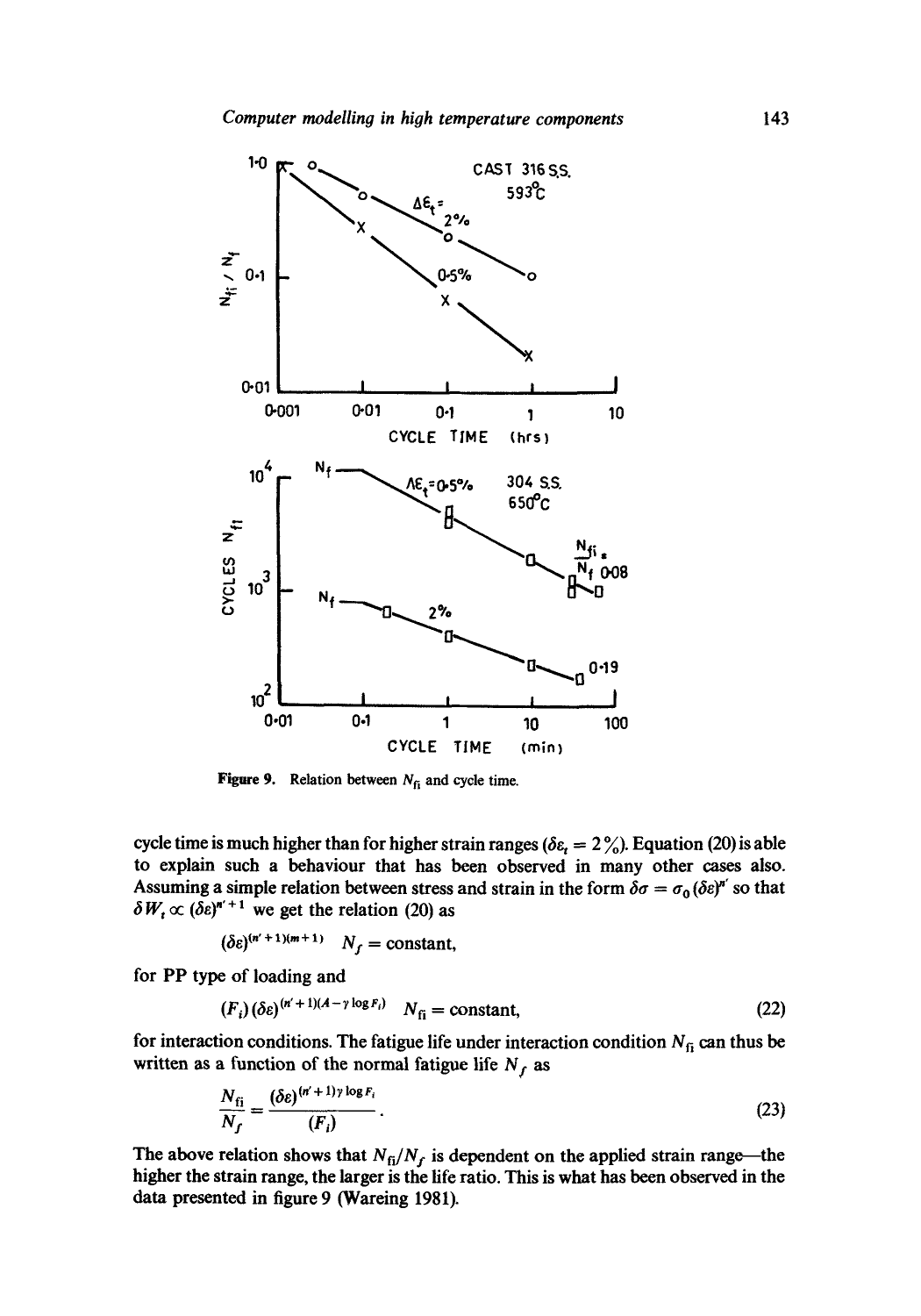#### *144 V M Radhakrishnan*

Equation (23) forms the basis for the construction of the interaction diagram i.e., the relation between the fatigue life under interaction conditions and the tensile going time which can include the stress or strain hold periods. In the case of strain-hold, the interaction factor  $(F_i)$  becomes

$$
F_i = 1 + \alpha \log(t/t_0) + \alpha' \log(t/t_0)
$$
  
= 1 + ( $\alpha$ + $\alpha'$ ) log(t/t\_0). (24)

In the case of stress hold, it is given as

$$
F_i = 1 + \alpha \log \left( t/t_0 \right) + \beta \left( t/t_0 \right)^q. \tag{25}
$$

Figure 10 shows the interaction diagram for 304 type stainless steel. The full line is obtained with the interaction factor  $F_i$  as given by (24) as this is a case of strain hold and stress relaxation can be expected to occur during the hold period. When the hold is very small, it is the same as normal fatigue without any interaction effect. As the hold time is increased, corrosion comes into the picture. Still further increase in hold time gives rise to corrosion and relaxation to occur. The value of  $(\alpha + \alpha')$  is taken as 0.2. Here again it can be seen that the reduction in fatigue life is much more pronounced when the strain range is small.

Figures 11 and 12 show the relation between  $N<sub>fi</sub>$  and the tensile hold period under both stress and strain hold conditions for 304 type strainless steel at 650°C and IN597 alloy at 850°C. It can be seen that with stress-hold the relation between  $N_{fi}$  and time on the log-log plot becomes more or less a straight line with a negative slope approximately equal to one at higher hold periods. This means that the life becomes more timedependent than cycle dependent as the stress hold period is increased. At high tensile



**Figare** 10. Interaction diagram for 304 stainless steel at 593°C.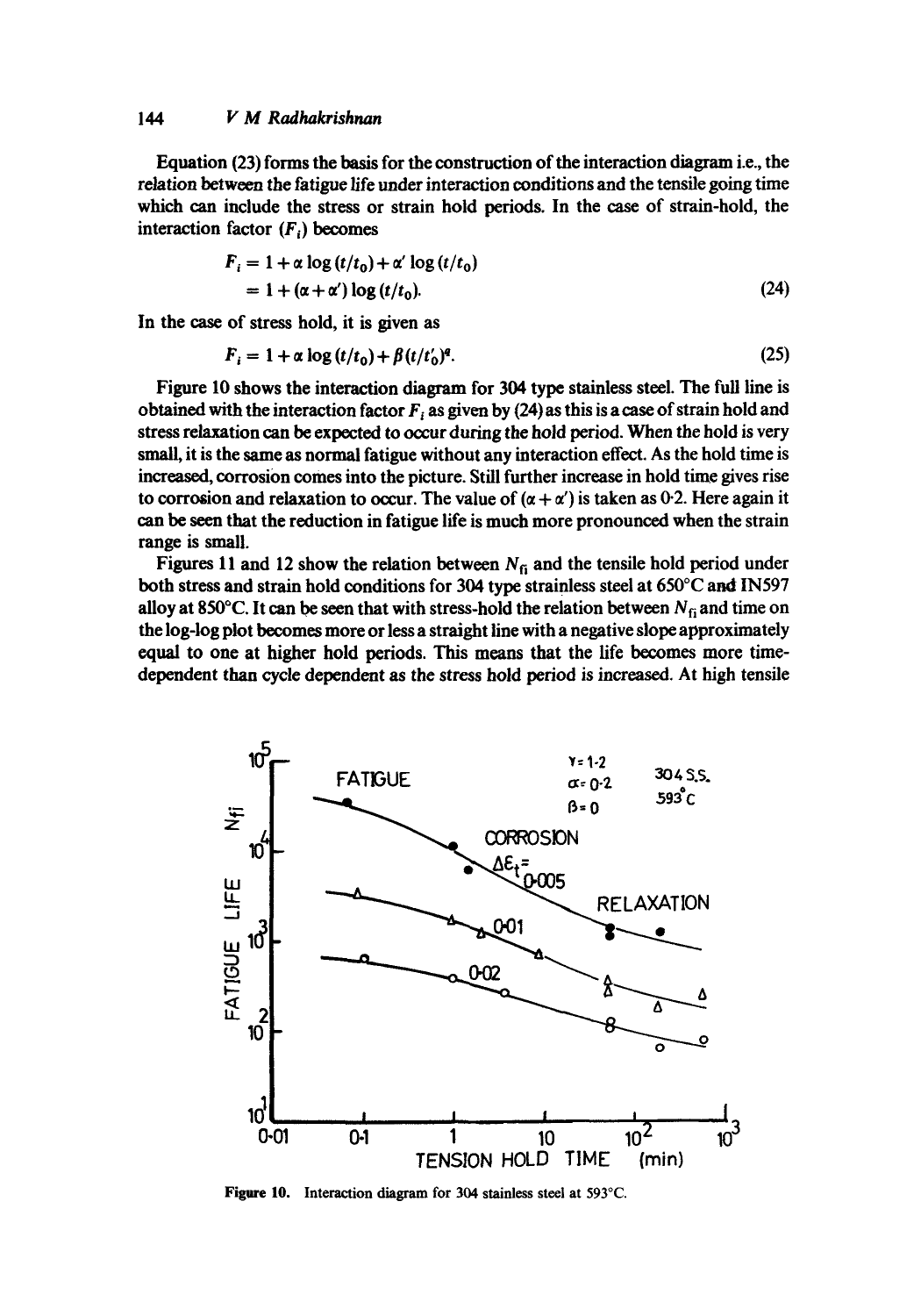

Figure 11. Interaction diagram for 304 stainless steel at 650°C.

hold periods creep plays a dominant role under stress hold conditions. But under strain-hold conditions, a saturation level is reached and the fatigue life appears to be independent of the hold period beyond a certain stage, as relaxation governs the crack tip conditions. The same trend has been observed in all the cases (Radhakrishnan 1983).

The variables involved in the analysis of life prediction of components at high temperature are quite large. Various phenomena like hot corrosion, low cycle fatigue, creep, relaxation and thermal fatigue take place either individually or two or more combinations of them. In addition to these mechanical type of considerations, metallurgical factors such as chemical attack on grain boundaries and general structural degradation are also to be considered. In the model proposed, only the mechanical aspects are considered. This can be improved and extended to metallurgical variables also as more data are analysed.

#### **4. Concluding remarks**

In trying to model the damage accumulation and thereby predict the life of the component it is very important to know all the parameters that affect the damage process and their relative weightage. The logic and the governing equations are to be properly evaluated to build the sequence block diagram.